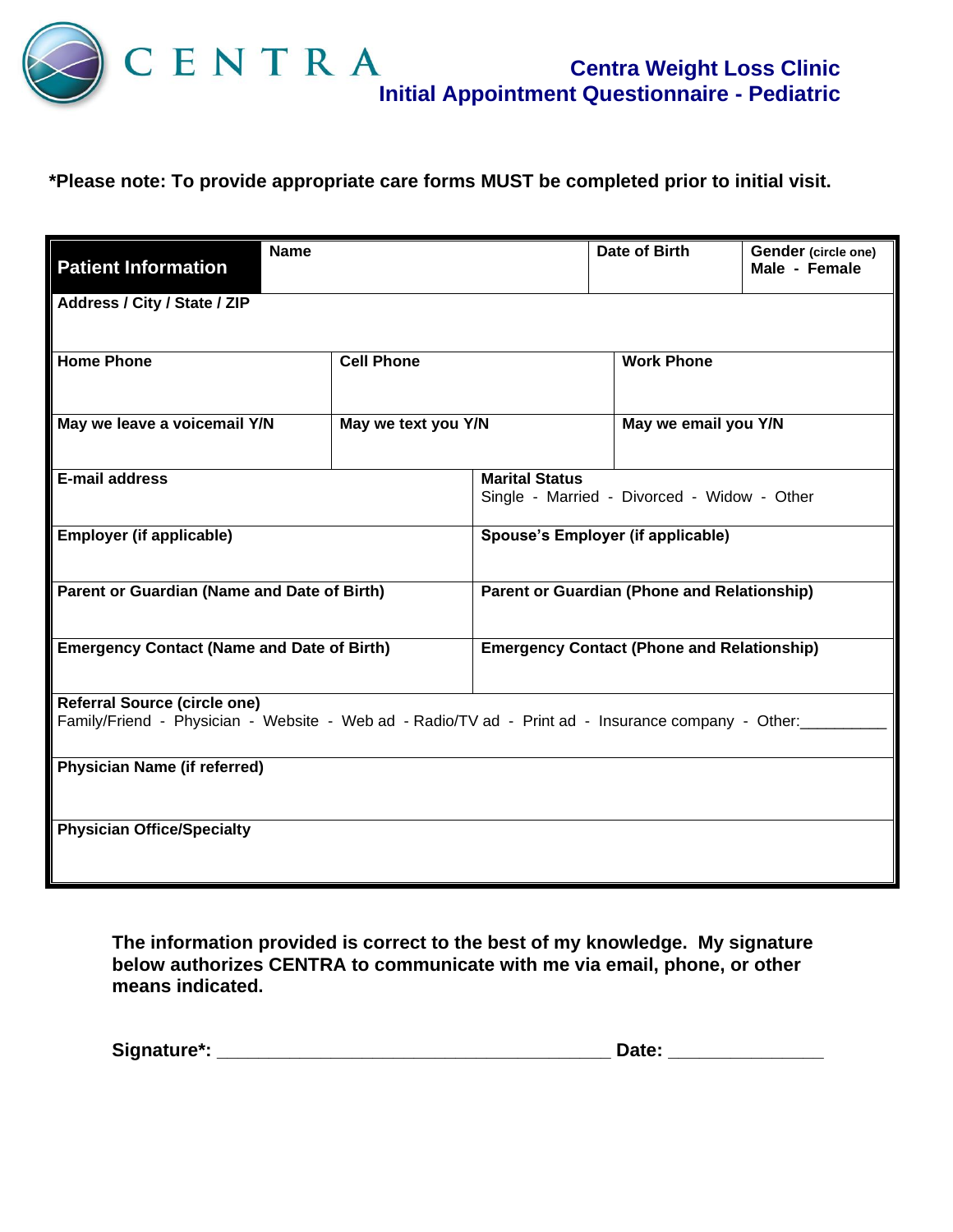

| <b>Physician Information</b>                                                                                                                           | <b>Primary Care Physician (Name)</b> |                    |  |  |
|--------------------------------------------------------------------------------------------------------------------------------------------------------|--------------------------------------|--------------------|--|--|
| Location (city, state)                                                                                                                                 | Date of last visit                   | Date of next visit |  |  |
| Have you had lab tests in the last 3 months? Yes No (If yes, please bring them to your initial visit or notify us<br>so we may request these results.) |                                      |                    |  |  |

| <b>Pharmacy Information</b> | <b>Preferred Pharmacy</b> |                     |  |
|-----------------------------|---------------------------|---------------------|--|
| Location (city, state)      |                           | <b>Phone number</b> |  |

| <b>Insurance Information</b>                                            | <b>Policyholder Name</b><br>(if other than patient) |                     |                                  |
|-------------------------------------------------------------------------|-----------------------------------------------------|---------------------|----------------------------------|
| Primary Insurance (i.e. BC/BS, Aetna, etc.)                             |                                                     |                     | <b>Primary Insurance Phone #</b> |
| <b>ID / Policy Number</b>                                               |                                                     | <b>Group Number</b> |                                  |
| <b>Secondary Insurance Policyholder Name</b><br>(if other than patient) |                                                     |                     |                                  |
| Secondary Insurance (if applicable)                                     |                                                     |                     | Secondary Insurance Phone #      |
| <b>ID / Policy Number</b>                                               |                                                     | <b>Group Number</b> |                                  |

**The information provided is correct to the best of my knowledge. My signature below authorizes CENTRA to communicate with me via email, phone, or other means indicated.**

| Signature (parent/guardian)*: |  | <b>Date:</b> |
|-------------------------------|--|--------------|
|-------------------------------|--|--------------|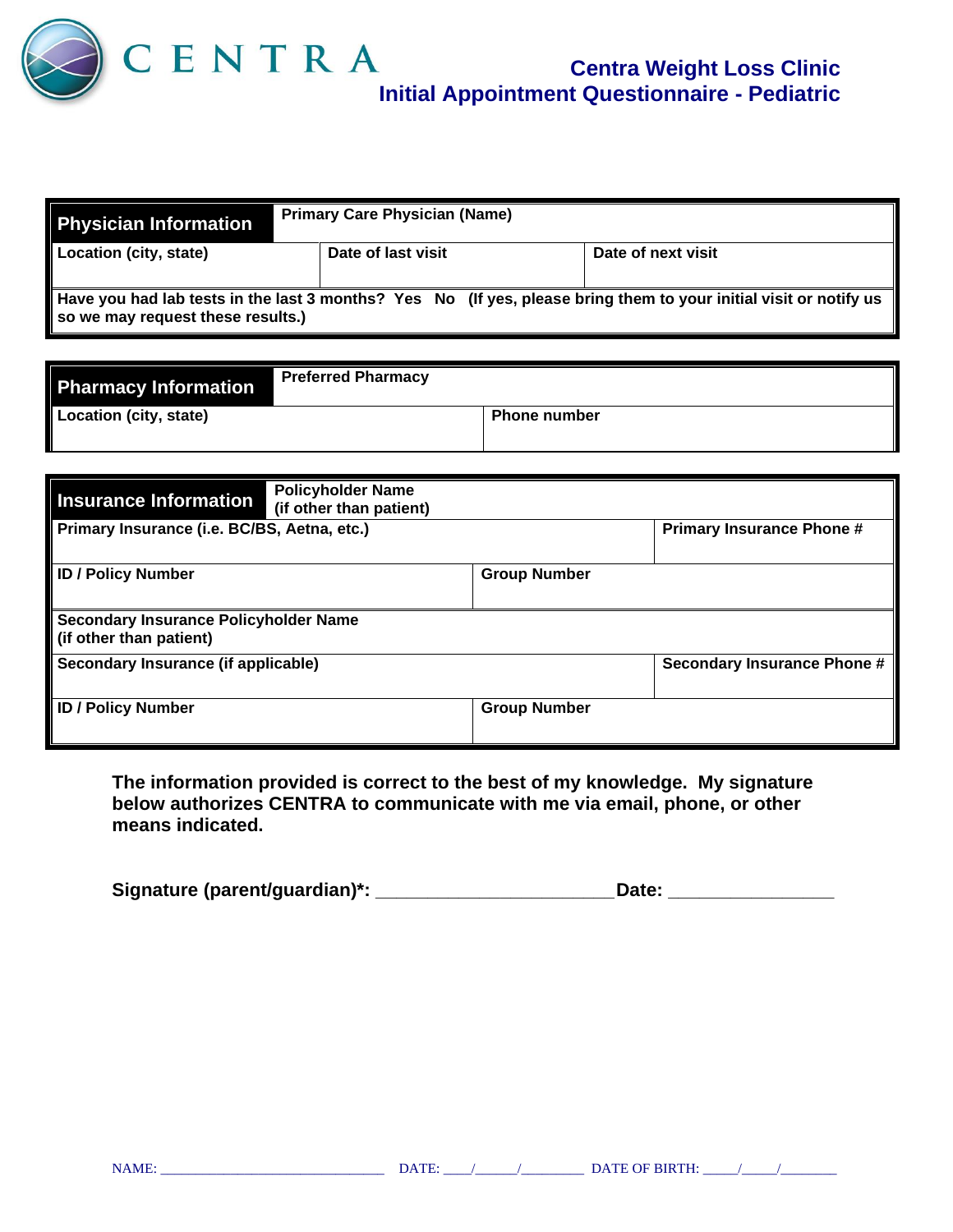

| <b>Medical History</b>                        | You may not be familiar with some terms, but mark all that apply.          |                                                             |                                                                 |  |
|-----------------------------------------------|----------------------------------------------------------------------------|-------------------------------------------------------------|-----------------------------------------------------------------|--|
| <b>CONDITION</b>                              | <b>MANAGEMENT</b><br>(Check all that apply)                                | <b>CONDITION</b>                                            | <b>MANAGEMENT</b><br>(Check all that apply)                     |  |
| $\Box$ Type 2 Diabetes                        | □ Diet controlled<br>□ Oral Medication<br>$\sqcap$ Insulin                 | <b>□Heart Disease</b><br>$(t$ ype: $\sqrt{t}$               | <b>D</b> Medication<br>$\Box$ Hospitalization                   |  |
| $\Box$ Hypertension<br>(High Blood Pressure)  | □ Diet controlled<br>$\Box$ Medication<br>Usual reading: ____/_            | □Coronary Disease<br>(Heart Attack, Angina)                 | $\Box$ Medication<br>$\square$ Stents:<br><b>Bypass surgery</b> |  |
| □High cholesterol<br>(Hyperlipidemia)         | $\Box$ Diet controlled<br>$\Box$ Medication                                | □Liver Disease<br>(type:                                    |                                                                 |  |
| □Obstructive Sleep Apnea                      | □ Using CPAP<br>□ CPAP prescribed, not used<br><b>D</b> Using mouth spacer | □Kidney Disease                                             | □ Medication<br>□ Dialysis                                      |  |
| □Gastroesophageal Reflux<br>(GERD, heartburn) | $\Box$ Diet controlled<br>$\Box$ Medication                                | $\Box$ Asthma                                               | $\Box$ Medication<br>$\Box$ Frequency of inhaler use:           |  |
| □ Arthritis / Joint Pain                      | <b>D</b> Physical therapy<br>□ Prior surgery                               | □□Cancer<br>(Type:                                          | □ Active treatment?                                             |  |
| $\Box$ Birth defects/Syndromes<br>(type:      | □ Active monitoring?<br>$\Box$ Medication                                  | $\Box$ Suicidality                                          | □ Currently<br>□ Only in past                                   |  |
| $\Box$ Depression                             | □Therapy / counseling<br>$\Box$ Medication                                 | $\Box$ Irregular Menstrual<br><b>Cycles (if applicable)</b> | □ Active monitoring?<br>$\Box$ Medication                       |  |
| □ Polycystic Ovaries                          | $\Box$ Medication                                                          | $\Box$ Thyroid disease                                      | $\Box$ Medication<br><b>D</b> Prior thyroid surgery             |  |
| $\Box$ Other:                                 |                                                                            | □Other:                                                     |                                                                 |  |

| <b>Birth History</b>                                                                             | Gestational Age at Birth: □Full Term □Pre Term (weeks: ____)<br>□Post Term (weeks: _____) |  |  |  |
|--------------------------------------------------------------------------------------------------|-------------------------------------------------------------------------------------------|--|--|--|
|                                                                                                  |                                                                                           |  |  |  |
| Birth Weight:                                                                                    | Breastfed? □No □Yes, how long: _______                                                    |  |  |  |
| Infant complications after during pregnancy or after birth? $\square$ No $\square$ Yes; explain: |                                                                                           |  |  |  |
| Maternal complications during pregnancy? $\square$ No $\square$ Yes; explain:                    |                                                                                           |  |  |  |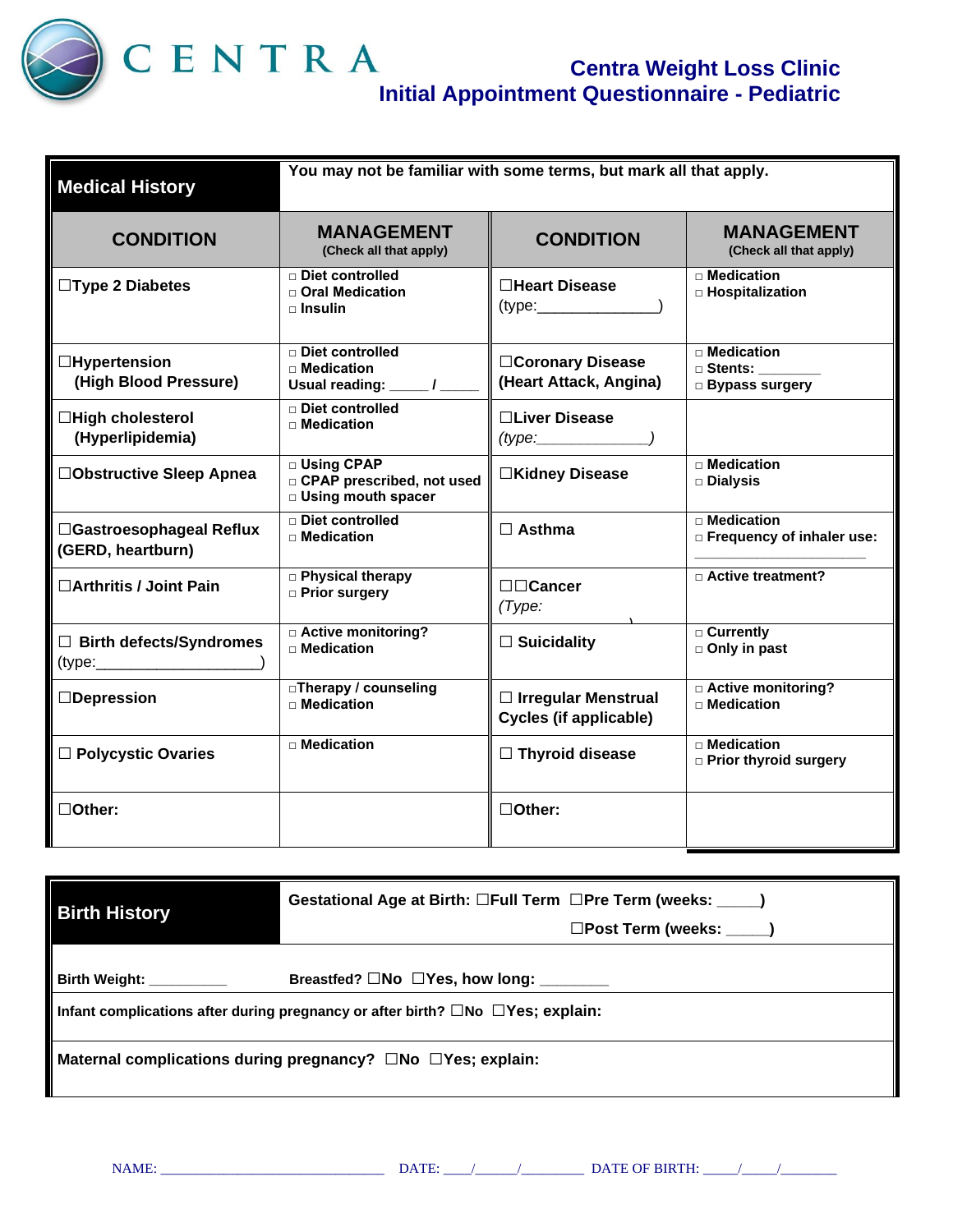

| <b>Surgical History</b>                         | You may not be familiar with some terms, but mark all that apply. Add anything not<br>listed. |                                                         |             |  |
|-------------------------------------------------|-----------------------------------------------------------------------------------------------|---------------------------------------------------------|-------------|--|
| <b>SURGERY TYPE</b>                             |                                                                                               | <b>APPROACH</b>                                         | <b>YEAR</b> |  |
| $\Box$ Appendix (appendectomy)                  |                                                                                               | □ Laparoscopic<br>□ Open<br>□ I don't know              |             |  |
| □Gallbladder (cholecystectomy)                  |                                                                                               | □ Laparoscopic<br>□ Open<br>$\Box$ I don't know         |             |  |
| $\Box$ Hysterectomy                             |                                                                                               | □ I don't know<br>□ Laparoscopic<br>□ Open<br>□ Vaginal |             |  |
| $\Box$ Previous bariatric surgery<br>List type: |                                                                                               | $\square$ Laparoscopic<br>□ Open                        | Hospital:   |  |
| $\Box$ Other<br>List type:                      |                                                                                               |                                                         |             |  |
| $\Box$ Other<br>List type:                      |                                                                                               |                                                         |             |  |
| $\Box$ Other<br>List type:                      |                                                                                               |                                                         |             |  |

| <b>Medications</b>                | List all current medications or attach up-to-date and current list. |                    |          |  |
|-----------------------------------|---------------------------------------------------------------------|--------------------|----------|--|
| <b>MEDICATION</b>                 | <b>SCHEDULE</b><br><b>PURPOSE</b><br><b>DOSE</b>                    |                    |          |  |
| <b>Example only:</b><br>Metformin | 500mg                                                               | 1 pill twice a day | díabetes |  |
|                                   |                                                                     |                    |          |  |
|                                   |                                                                     |                    |          |  |
|                                   |                                                                     |                    |          |  |
|                                   |                                                                     |                    |          |  |
|                                   |                                                                     |                    |          |  |
|                                   |                                                                     |                    |          |  |
|                                   |                                                                     |                    |          |  |
|                                   |                                                                     |                    |          |  |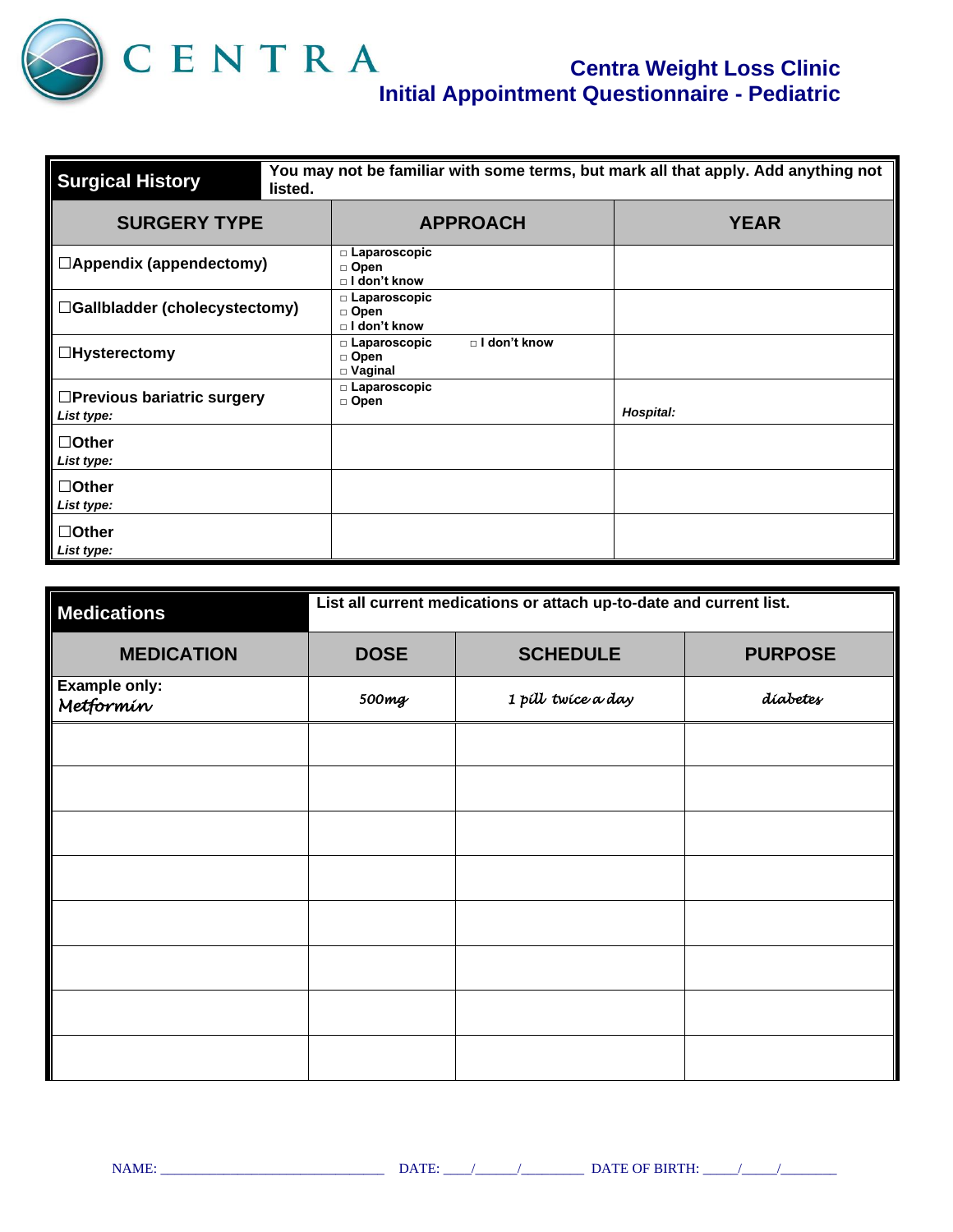

| <b>Allergies</b>       | List all medication/food allergies or indicate: $\Box$ I have no known allergies. |                 |  |
|------------------------|-----------------------------------------------------------------------------------|-----------------|--|
| <b>MEDICATION NAME</b> |                                                                                   | <b>REACTION</b> |  |
|                        |                                                                                   |                 |  |
|                        |                                                                                   |                 |  |
|                        |                                                                                   |                 |  |

| Social History       | Fill out everything to the best of your knowledge. $\Box$ Check if "NO" for entire section.                                |                                                                                                                                         |  |  |  |  |
|----------------------|----------------------------------------------------------------------------------------------------------------------------|-----------------------------------------------------------------------------------------------------------------------------------------|--|--|--|--|
| ∥ TOBACCO USE        | Do you smoke?<br><b>YES - NO</b>                                                                                           | Packs/day: _<br><b>Willing to quit?</b><br>Did you ever used to smoke?<br>YES - NO I quit in $(yr)$<br><b>YES - NO</b><br><b>Years:</b> |  |  |  |  |
| <b>ALCOHOL USE</b>   | Do you drink?<br><b>YES - NO</b>                                                                                           | drinks per week of (circle) beer / wine / liquor                                                                                        |  |  |  |  |
| <b>SUBSTANCE USE</b> | Do you or have you use(d) any of the following:<br>□ Marijuana □ Ecstasy □ Heroin □ Meth(amphetamines) □ Cocaine □ Other:_ |                                                                                                                                         |  |  |  |  |

| <b>Review of Body Systems</b> | Mark all symptoms that you are ** currently** experiencing.                                                                   |                        |                                                                                                                 |
|-------------------------------|-------------------------------------------------------------------------------------------------------------------------------|------------------------|-----------------------------------------------------------------------------------------------------------------|
| <b>GENERAL</b>                | $\Box$ Fevers or chills<br>$\Box$ Loss of appetite<br>□ Excessive sweating<br>$\Box$ Trouble sleeping                         | <b>URINARY</b>         | $\Box$ Pain with urination<br>□Kidney stones<br>□Trouble starting/stopping<br>stream<br>□Leakage (incontinence) |
| <b>EYES</b>                   | $\Box$ Burning / irritation<br>$\Box$ Change in vision<br>$\Box$ Double vision                                                | <b>SKIN / BREAST</b>   | □ Skin lesion (new)<br>$\Box$ Rash<br>$\Box$ Changing mole<br>□Breast lump (new)                                |
| <b>EARS / NOSE / THROAT</b>   | $\Box$ Earaches<br>□Nasal congestion<br>$\Box$ Ringing in ears $\Box$ Cough<br>□ Nosebleeds □ Sore throat                     | <b>HEMATOLOGIC</b>     | □Easy bruising<br>□Prolonged bleeding<br>□Swollen glands                                                        |
| <b>RESPIRATORY</b>            | $\square$ Wheezing<br>$n$ Pneumonia<br>□Shortness of breath<br>$\Box$ Asthma                                                  | <b>MUSCULOSKELETAL</b> | Back or neck pain<br>□Painful joints:<br>$\Box$ Muscle aches<br>□Muscle weakness                                |
| <b>CARDIOVASCULAR</b>         | □Chest pain<br>□ Chest pressure<br>$\Box$ Palpitations / irregular<br>heartbeats                                              | <b>NEUROLOGICAL</b>    | □Numbness or tingling<br>$\Box$ Seizures<br>$n$ Headaches<br>□Dizziness / vertigo                               |
| <b>GASTROINTESTINAL</b>       | $\square$ Nausea / vomiting<br>□ Constipation<br>$\Box$ Acid reflux<br>$\neg$ Diarrhea<br>(heartburn/GERD)<br>□Abdominal pain | <b>SLEEP</b>           | □Snoring loudly (witnessed)<br>□ Fatique during daytime /<br>nodding off                                        |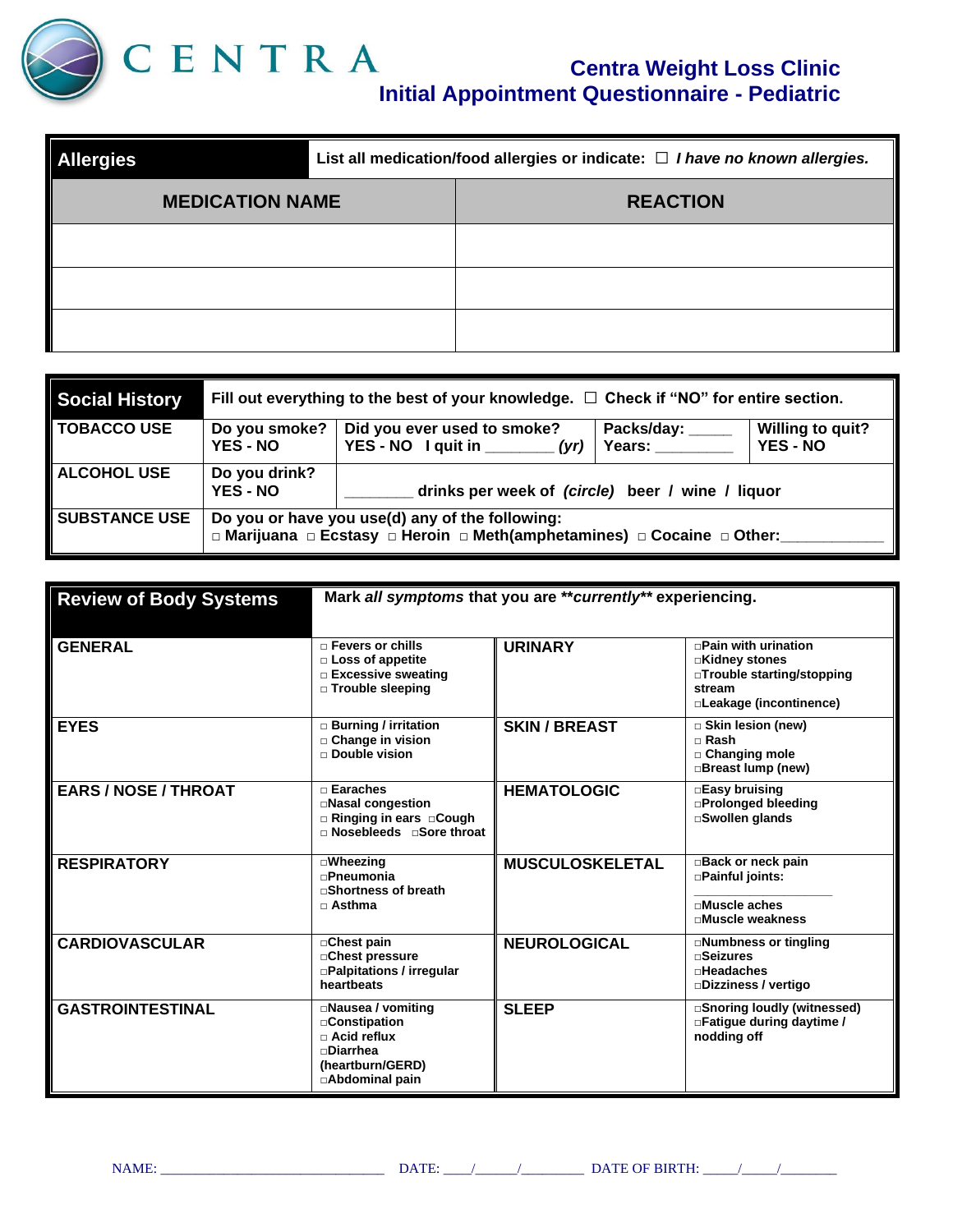

| <b>Obesity History</b>                                                                  | 1. First considered OVERWEIGHT at was<br>age?           | 2. Family History of Overweight/Obesity?<br>YES NO If yes, who? |  |  |  |
|-----------------------------------------------------------------------------------------|---------------------------------------------------------|-----------------------------------------------------------------|--|--|--|
| 2. Reason(s) for weight gain?                                                           |                                                         |                                                                 |  |  |  |
| 3. How does your weight currently limit you?                                            |                                                         |                                                                 |  |  |  |
| 4. Have you ever been (or are you now) "picked-on" or "bullied" because of your weight? |                                                         |                                                                 |  |  |  |
| 7. What do you see as your 2 biggest barriers to losing weight?                         |                                                         |                                                                 |  |  |  |
|                                                                                         | 8. What are at least 2 benefits of weight loss for you? |                                                                 |  |  |  |

| <b>Sleep Assessment</b>                                                                                                                                                                                                                                                                                     | 1. How much sleep do you get at night, on average? |                                                         |                         |  |  |  |
|-------------------------------------------------------------------------------------------------------------------------------------------------------------------------------------------------------------------------------------------------------------------------------------------------------------|----------------------------------------------------|---------------------------------------------------------|-------------------------|--|--|--|
| 2. Do you feel rested when you wake up in the morning?                                                                                                                                                                                                                                                      |                                                    |                                                         |                         |  |  |  |
| 3. Has anyone told you that you stop breathing during your sleep?                                                                                                                                                                                                                                           |                                                    |                                                         |                         |  |  |  |
| 4. How likely are you to fall asleep or doze in the following situations (NOT just feeling tired)?<br>Use the scale below to choose the most appropriate number for each situation:<br>0 - No chance of dozing<br>1 - Slight chance of dozing<br>2 - Moderate chance of dozing<br>3 - High chance of dozing |                                                    |                                                         |                         |  |  |  |
| <b>SITUATION</b>                                                                                                                                                                                                                                                                                            | <b>CHANCE OF DOZING</b>                            | <b>SITUATION</b>                                        | <b>CHANCE OF DOZING</b> |  |  |  |
| <b>Sitting and reading</b>                                                                                                                                                                                                                                                                                  |                                                    | Lying down to rest in the<br>afternoon (when able)      |                         |  |  |  |
| <b>Watching TV</b>                                                                                                                                                                                                                                                                                          |                                                    | <b>Sitting and talking to</b><br>someone                |                         |  |  |  |
| Sitting inactive in a public<br>place (theater or meeting)                                                                                                                                                                                                                                                  |                                                    | <b>Sitting quietly after lunch</b><br>without alcohol   |                         |  |  |  |
| As a passenger in a car<br>for 1 hour without a break                                                                                                                                                                                                                                                       |                                                    | In a car, while stopped for<br>a few minutes in traffic |                         |  |  |  |

**Activity History**

**1. Do you have any limitations or injuries that make exercise difficult? Explain.**

**2. How many minutes of exercise or "active play" do you engage in per day?**

**3. How many minutes of total "screen time" do you have per day (TV, internet, games, etc. Do not include required school activities done on computer)?**